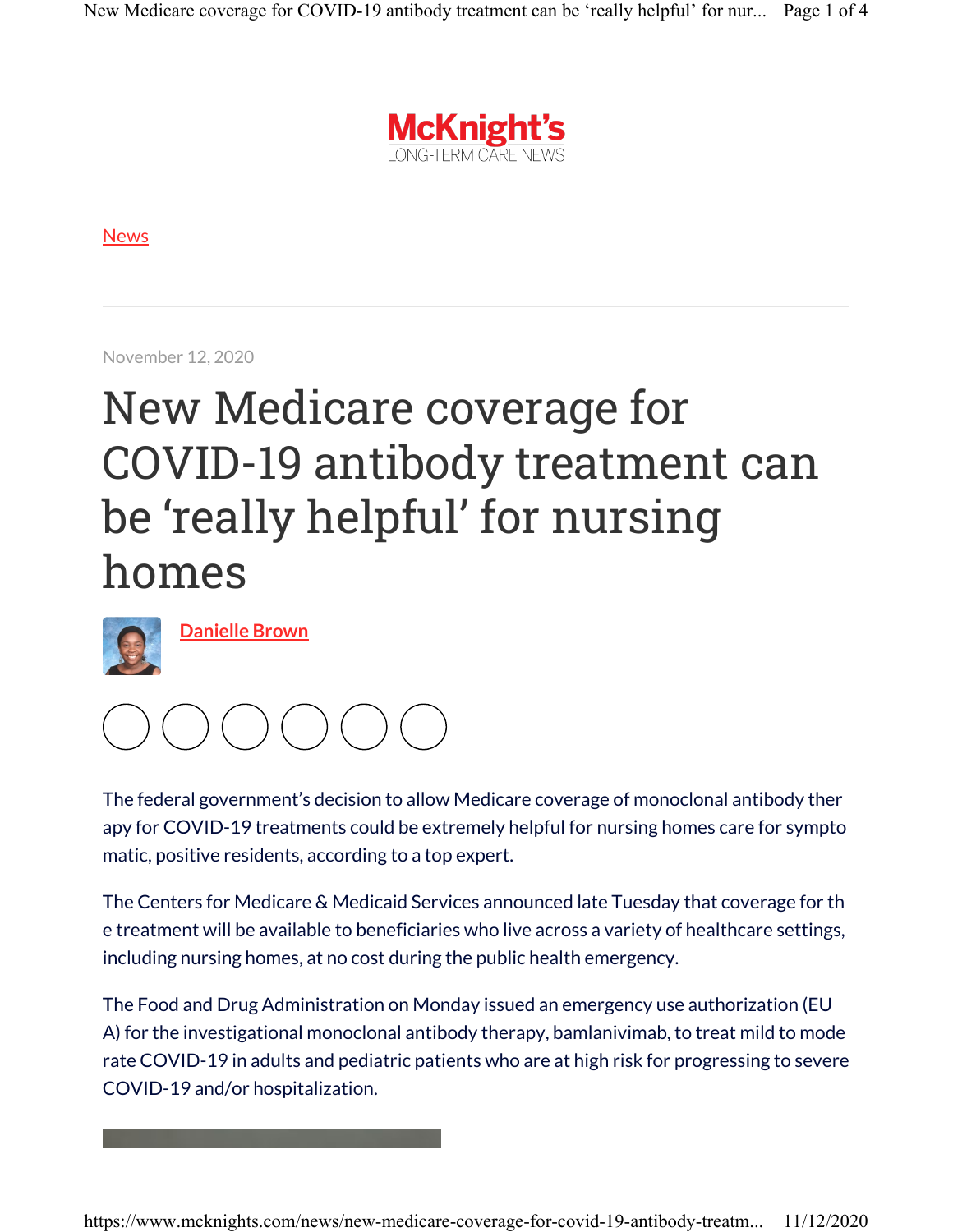

Karl Steinberg, M.D.

"Nursing home residents, just by their very natu re, are the types of people who will benefit from this. They're at high-risk for bad outcomes and h ospitalization. It seems like a good fit," Karl Stei nberg, M.D., president-elect of AMDA — The So ciety for Post-Acute and Long-Term Care Medic ine.

CMS' coverage will apply to bamlanivimab. The agency added Medicare will cover and pay for t he infusions "the same way it covers and pays fo r COVID-19 vaccines," once approved and read y for distribution. However, the program will no t pay for products that providers receive for fre e.

"If providers begin to purchase monoclonal antibody products, Medicare anticipates setting the payment rate for the product, which will be 95 percent of the average wholesale price fo r many health care providers, consistent with usual vaccine payment methodologies. Additio nally, Medicare anticipates establishing codes and rates for the administration of the produc t," CMS explained in a memo, which also lays out guidelines on how to code for the treatmen t.

AMDA has recently expressed skepticism about the efficacy of antibody treatments in nursi ng homes until further studies and research can be conducted. He added that initial studies h aven't shown the treatment to be dangerous or produce a lot of bad reactions among senior s.

On the plus side, Steinberg noted that the therapy treatment can be done in place for reside nts. Steinberg said if nursing homes embrace the therapy options then "it's got the chance to really be helpful."

"To be able to do this in their own room, that's a real plus for this. It can logistically be done i n the nursing home whereas a lot of other things can't," he told McKnight's Long-Term Care Ne ws on Wednesday.

"I think it could really help save some people from going to the hospital. Right now, there's n ot a whole lot we can do, so at least it's something that we can do," he added.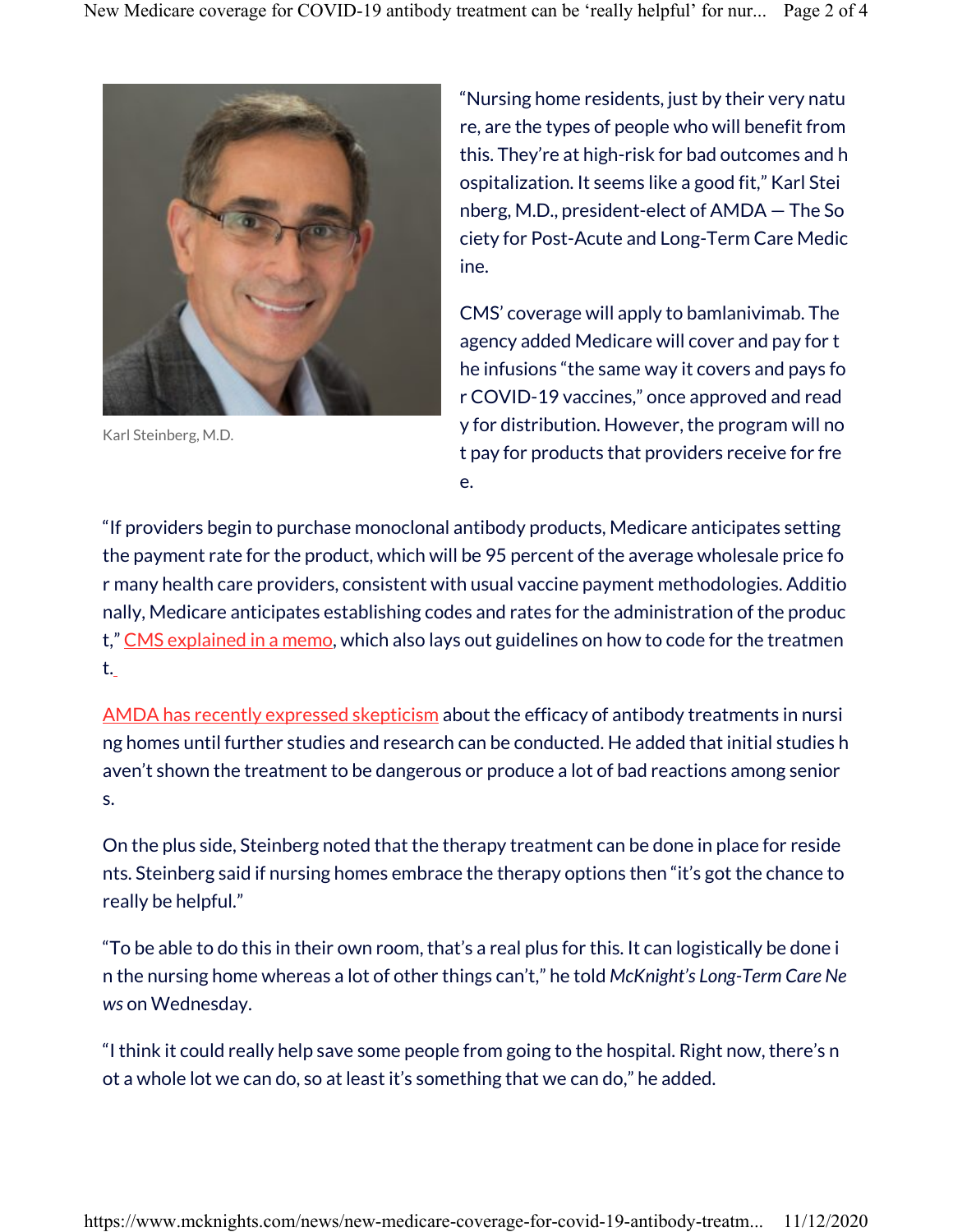Steinberg also called on the federal government to include facility medical directors in the d ecision-making process moving forward.

"I just think throughout so much of this COVID crisis we've seen sort of an absence of input f rom people who actually work in nursing homes, like certified medical directors," he said.